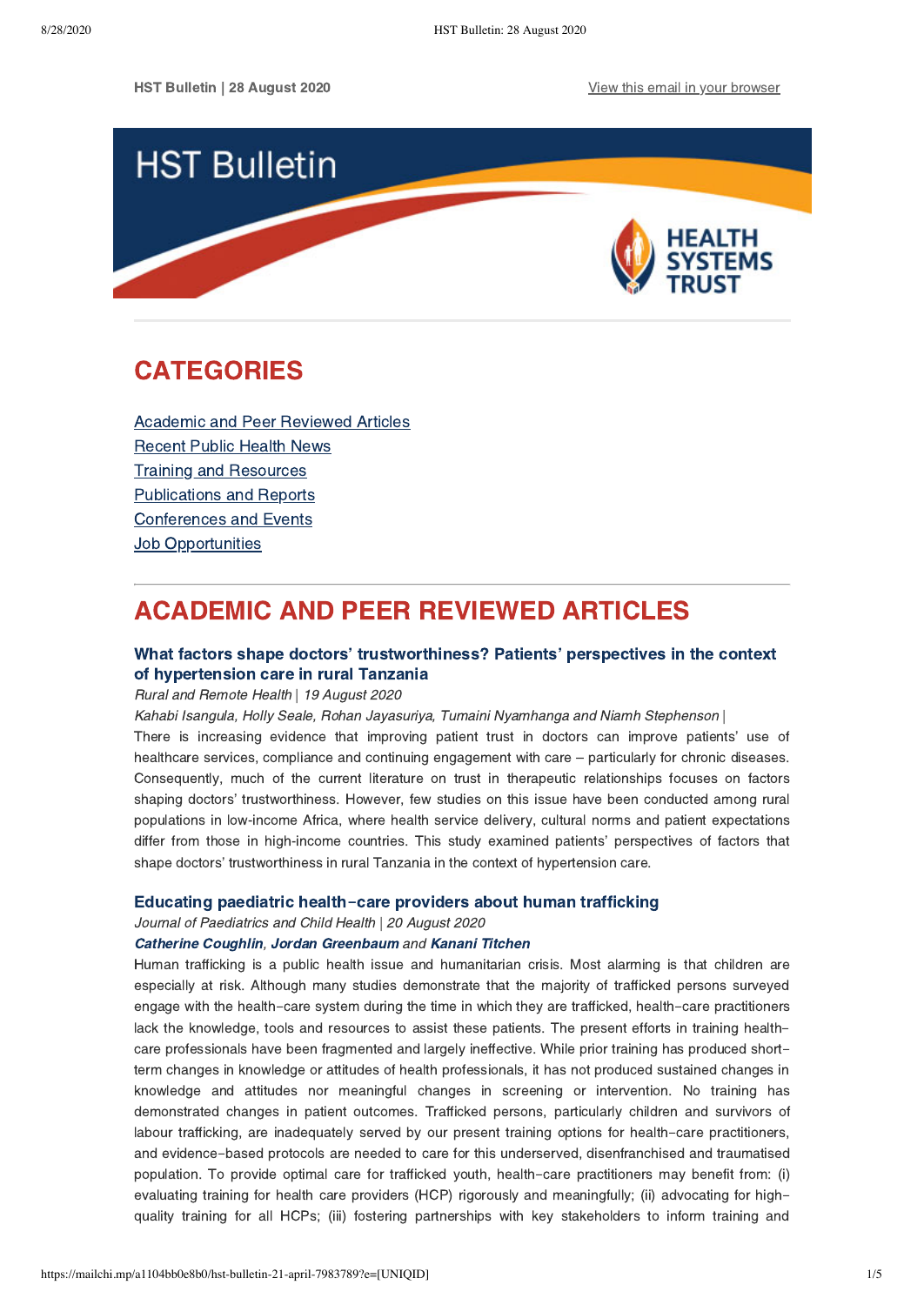practice; and (iv) designing HCP training that is comprehensive, spanning all forms of human trafficking and including all populations involved.

#### [\(Return to Top\)](#page-0-1)

# <span id="page-1-0"></span>RECENT PUBLIC HEALTH NEWS

## [Africa's triumph over wild polio shows the power of regional unity](https://www.theguardian.com/global-development/2020/aug/26/africa-triumph-over-wild-polio-shows-the-power-of-regional-unity)

The Guardian | 26 August 2020

The legacy of a successful battle is now helping combat Covid, but we must stay vigilant, says WHO's Africa regional director, Matshidiso Moeti. Africa has declared victory over a virus that once paralysed 75,000 children on the continent every year. Four years have now passed since wild polio was last detected in Africa. After a year of rigorously evaluating polio data from all 47 countries in the WHO's African region, an independent body of experts announced during a virtual ceremony on Tuesday that the continent was free of wild polio.The magnitude of this achievement cannot be overstated. It should inspire confidence in Africa's ability to overcome even the most formidable public health challenges. How we got here is a remarkable story that shows what Africa can achieve when its nations unite behind a common goal.

### [Covid-19 Delays Organ Transplants but awareness drives continue](https://health-e.org.za/2020/08/26/covid-19-delays-organ-transplants-but-awareness-drives-continue/)

#### Health-E News | 26 August 2020

August is National Organ Donor Awareness month. The number of patients waiting for transplants continues to increase while the shortage of potential donors remains [a] concern. Covid-19 has made this even worse. There are 4,300 adults and children waiting for organ and cochlear donations, and now the coronavirus pandemic has made this wait even longer. "The coronavirus has disturbed us a lot since lot of resources have gone into the Covid-19 pandemic. Transplants coordinators have been assigned to other areas too, which makes it difficult for some waiting transplant patients to get help," says Samantha Nicholls, executive director of the Organ Donor Foundation (ODF).

# [World Mental Health Day: an opportunity to kick-start a massive scale-up in](https://www.who.int/news-room/detail/27-08-2020-world-mental-health-day-an-opportunity-to-kick-start-a-massive-scale-up-in-investment-in-mental-health) investment in mental health

#### World Health Organization | 27 August 2020

Mental health is one of the most neglected areas of public health. Close to 1 billion people are living with a mental disorder, 3 million people die every year from the harmful use of alcohol and one person dies every 40 seconds by suicide. And now, billions of people around the world have been affected by the COVID-19 pandemic, which is having a further impact on people's mental health. Yet, relatively few people around the world have access to quality mental health services. In low- and middle-income countries, more than 75% of people with mental, neurological and substance use disorders receive no treatment for their condition at all. Furthermore, stigma, discrimination, punitive legislation and human rights abuses are still widespread. The limited access to quality, affordable mental health care in the world before the pandemic, and particularly in humanitarian emergencies and conflict settings, has been further diminished due to COVID-19 as the pandemic has disrupted health services around the world. Primary causes have been infection and the risk of infection in long-stay facilities such as care homes and psychiatric institutions; barriers to meeting people face-to-face; mental health staff being infected with the virus; and the closing of mental health facilities to convert them into care facilities for people with COVID-19.

# [New WHO technical package to help countries improve health data for COVID-19](https://www.who.int/news-room/detail/27-08-2020-new-who-technical-package-health-data-for-covid-19-response%C2%A0) response and beyond

### World Health Organization | 27 August 2020

Today, as part of its commitment to strengthening health information systems and improving health, especially in the context of the COVID-19 pandemic, WHO announced a new approach to improving access to life-saving data: the SCORE for Health Data Technical Package. The COVID-19 pandemic has highlighted the urgent need for timely and reliable data to drive strategic health action. Too many countries still lack both the infrastructure to routinely gather health data and the analytical capacity to use these data for effective health actions and emergency response. "Countries must be able to measure progress to make progress," said WHO Director-General Dr Tedros Adhanom Ghebreyesus. "Particularly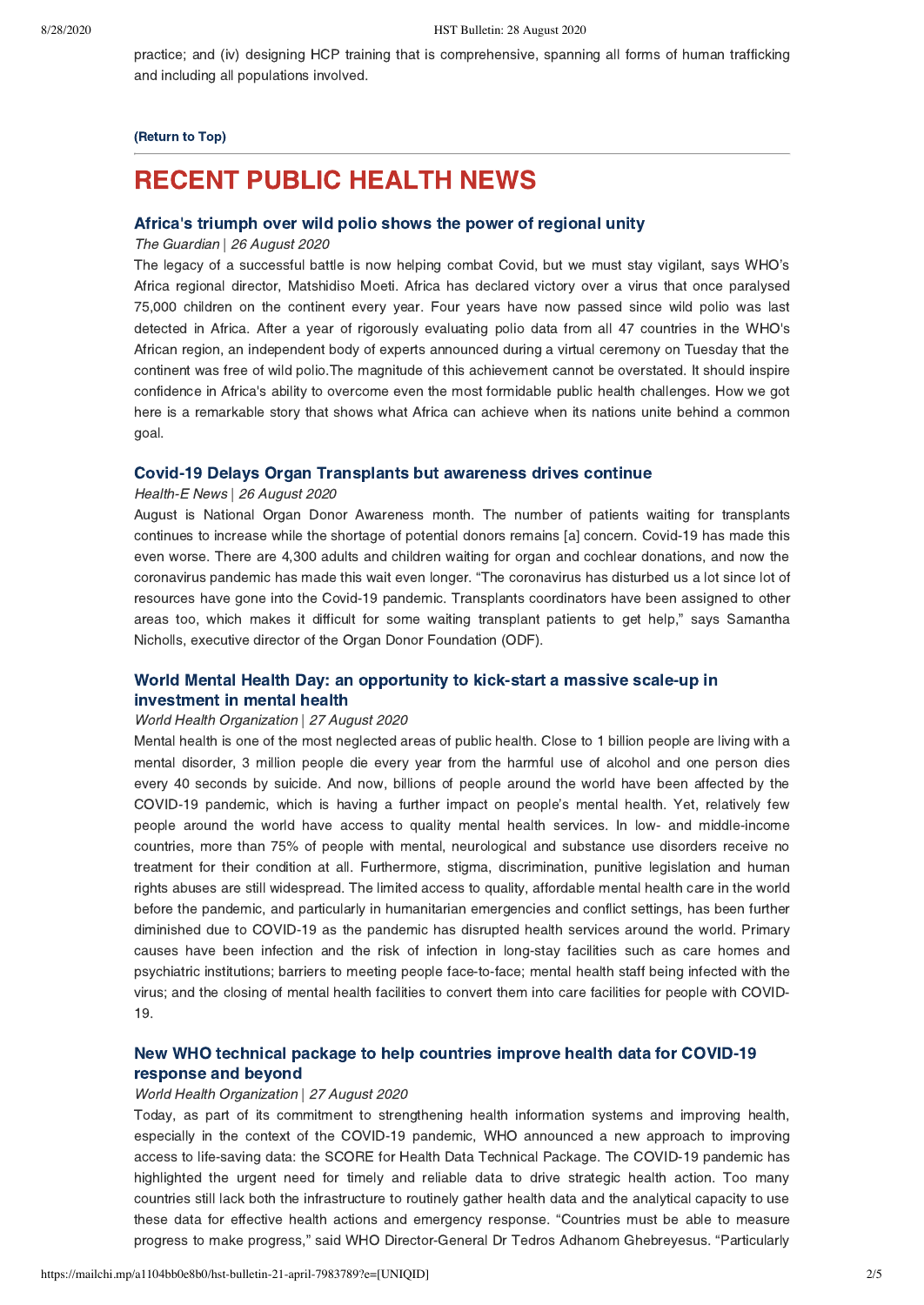#### 8/28/2020 HST Bulletin: 28 August 2020

during COVID-19, reliable data is the best way to coordinate response efforts and improve health in all areas." Accurate health data are necessary to understand specific country needs in order to improve health and save lives. Data also helps direct scarce resources to where they are needed most.

### [Five important things you need to know about disinfectant tunnels](https://www.timeslive.co.za/news/south-africa/2020-08-28-five-important-things-you-need-to-know-about-disinfectant-tunnels/)

## TimesLive | 28 August 2020

The health hazards caused by using disinfectant tunnels as a preventive measure against Covid-19 have come under the spotlight after the release of advisories by the Covid-19 ministerial advisory committee (MAC). Disinfectant tunnels, also known as fumigating tunnels, were installed in malls, schools and taxi ranks when the coronavirus first hit SA. However, [Prof Salim Abdool Karim](https://select.timeslive.co.za/news/2020-06-11-spray-take-note-disinfectant-tunnels-do-more-harm-than-good/), chair of SA's ministerial advisory committee on Covid-19, warned at the time that there was no scientific evidence supporting claims that disinfectant tunnels could prevent the spread of Covid-19.

## [Increased demand for digital health tools helps bridge healthcare provision gap](https://globalhealth.harvard.edu/increased-demand-for-digital-health-tools-helps-bridge-healthcare-provision-gap-during-covid-19-pandemic/) during COVID-19 pandemic

#### Harvard Global Health Institute | August 2020

When the first COVID-19 cases began to spring up in Kenya, the government quickly responded with an array of infection prevention measures. While travel restrictions and curfews would help reduce the spread of the disease, there was a several-week gap that left pregnant women and new mothers confused on how to navigate care, while the Kenyan government created guidelines on how to safely provide care to those with ongoing needs. At the same time, providers looked for ways to circumvent the healthcare service disruptions that were making it difficult to communicate with patients and deliver essential services. Fearing that maternal care would become jeopardized, it was clear a solution was needed quickly. For [Jacaranda Health,](https://www.jacarandahealth.org/) a non-profit organization that uses digital tools to improve maternal and child health outcomes, it was clear they were well positioned to overcome some of these challenges. Prior to COVID-19, the organization was already using a contactless approach to connect new and expectant mothers to care at public hospitals at the right time and place.

#### [\(Return to Top\)](#page-0-1)

# <span id="page-2-0"></span>TRAINING AND RESOURCES

## Webinar Series

# [Maintaining essential child and adolescent TB services during the COVID-19](https://protect-za.mimecast.com/s/2sWpC2RX8wcWBBAU1_4b0?domain=join.theunion.org) pandemic: practical solutions and lessons learnt

## The Union | Thursday, 3 September 2020: 13h00 – 14h30 CEST

Although the primary risk of coronavirus infection in young people aged 0-19 with co-morbidities such as tuberculosis (TB), HIV, or severe malnutrition is still uncertain, the negative impact of the pandemic on this already vulnerable population is becoming clear. For example, delays in TB diagnosis and treatment, increased household transmission, interruption of TB preventive treatment, as well as indirect impact through reduced income. Leveraging services for COVID-19 while maintaining essential TB services is critical. This webinar, co-hosted by the Child and Adolescent TB Working Group, the Secretariat of which is housed at the WHO Global TB Programme, will provide practical experiences and perspectives from healthcare workers and programme managers on how they work with relevant stakeholders to maintain the most important child and adolescent TB prevention, case finding and treatment services in different settings around the world. This webinar will be followed by a Union member only questions session. Details will follow once you have registered. [Register today](https://protect-za.mimecast.com/s/2sWpC2RX8wcWBBAU1_4b0?domain=join.theunion.org)

## [Novel rapid diagnostics for assessing zoonotic tuberculosis](https://protect-za.mimecast.com/s/4Dp7C3l36xIoyyVi2NcRo?domain=join.theunion.org)

#### The Union | Tuesday, 8 September 2020: 14h00 – 15h00 CEST

Rapidly diagnosing TB infection in humans or animals with high sensitivity and specificity is difficult, and determining the source of a zoonotic infection through the identification of infecting Mycobacterium species is generally limited to whole-genome sequencing. In this webinar, leaders in the development of new rapid TB diagnostic tests will discuss the overall challenges and progress, including the ultimate challenge of rapidly identifying cases of zoonotic TB. [Register today](https://protect-za.mimecast.com/s/4Dp7C3l36xIoyyVi2NcRo?domain=join.theunion.org)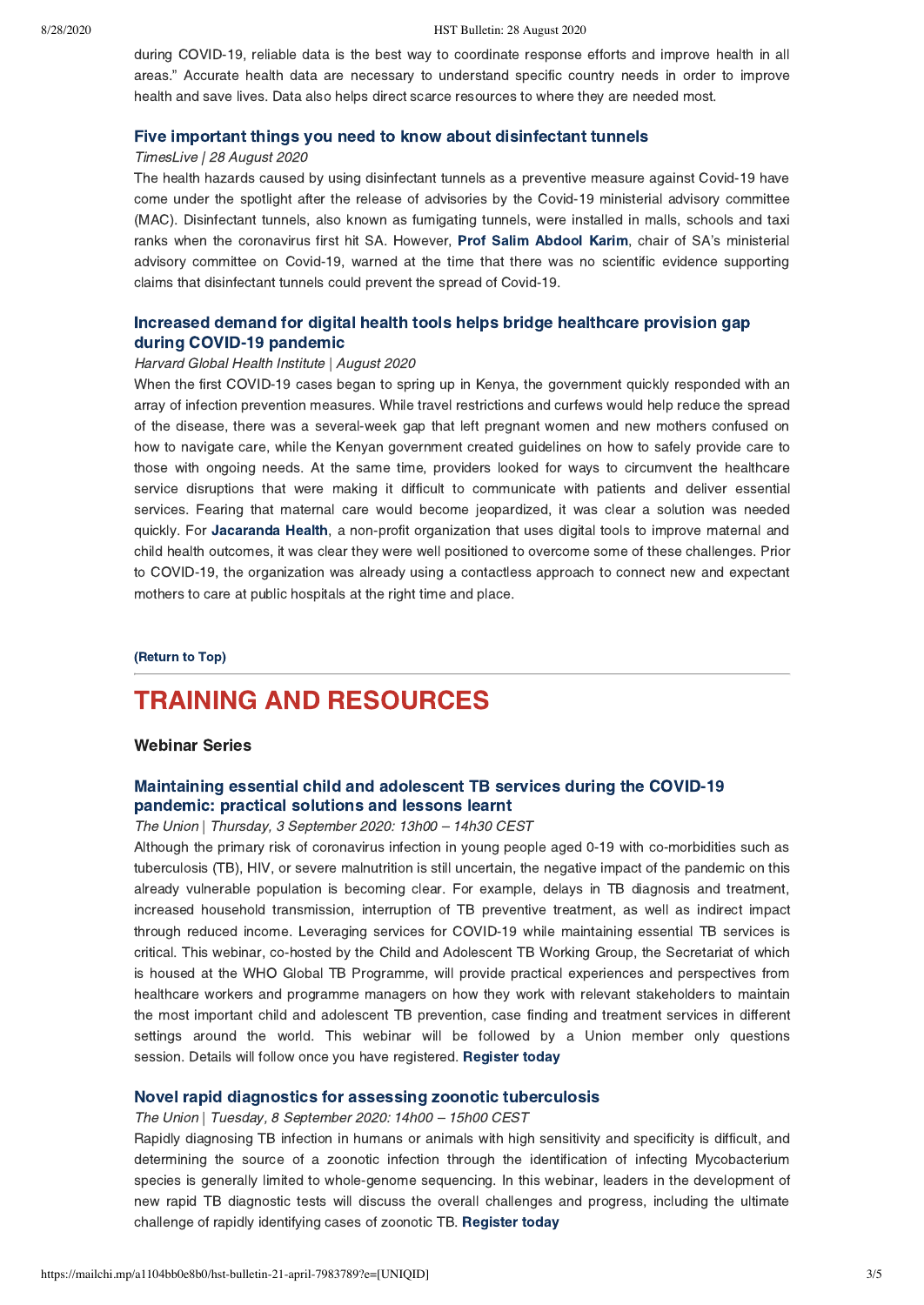# **SURVEYS**

## National HIV & TB HCW Hotline survey

Are you a healthcare worker in the field of HIV in SA? You are invited to take part in a research study being run by the National HIV & TB HCW Hotline at the University of Cape Town (UCT) to understand knowledge of parts of the new ART guidelines.

It would be appreciated if you could take the time to help with this anonymous short survey for healthcare workers. They are collecting this data to know whether you have received enough support and training about the new ART guidelines.

The survey data will be collected anonymously. There is an optional prize draw after completion (details stored separately from survey answers, to protect anonymity).

They hope to use the results to design interventions to assist healthcare workers and improve the transfer of important ART-related information to the patient.

The survey can be accessed at [https://tinyurl.com/y3csemo9](https://protect-za.mimecast.com/s/QbGgCKOG8VuLAmDSMSPho?domain=tinyurl.com) and will be open for four weeks.

### [\(Return to Top\)](#page-0-1)

# PUBLICATIONS AND REPORTS

## [District Health Barometer \(DHB\) Call for Expressions of Interest](https://www.hst.org.za/media/Documents/Health%20Systems%20Trust%20DHB%20201920%20Call%20for%20Expressions%20of%20Interest_BEN_FIN.pdf)

Health Systems Trust | Closing date: 28 August 2020 Please click on the link below for more detailed information on the terms of reference.

### [The South African Health Review \(SAHR\) 2021 Call for Abstracts is now open!](https://www.hst.org.za/media/Pages/SAHR-2021-Call-for-Abstracts.aspx)

Health Systems Trust | Closing date: 31 October 2020

Prospective authors are invited to submit abstracts that examine health-sector responses to the COVID-19 pandemic, particularly from the perspectives of strengthening health systems; leadership and governance; resource allocation and financing; service delivery, human resources, and medical equipment and supplies. Please click on the link below for further details.

# [Lessons learned from the HIV response – UNAIDS warns of dangers of failing to](https://www.unaids.org/en/resources/documents/2020/human-rights-and-covid-19) respect human rights in the response of COVID-19

### UNAIDS | 27 August 2020

Report reveals interruptions of HIV services, violence, harassment, abuse, arrests, deaths and a failure to respect human rights in their early responses to the pandemic—UNAIDS urges governments to protect the most vulnerable, particularly key populations at higher risk of HIV. During the early response to COVID-19 UNAIDS received numerous reports of interruptions to HIV services and disturbing human violations against vulnerable and marginalized populations. The experience of the response to HIV has proved that violations of human rights during a pandemic undermine trust, harm individuals, and set back public health responses. The United Nations Secretary General has requested all United Nations entities to support the efforts of the World Health Organization in their own respective areas of expertise. So, to better inform the response going forwards, UNAIDS commissioned a report on how COVID-19 public health orders and restrictions on movement have impacted the response to HIV and human rights. The findings are reflective of trends across the world and uncovered significant breaches of human rights, lifethreatening disruptions to health and social services, violence, abuse and discriminatory targeting of marginalized, poor and key populations.